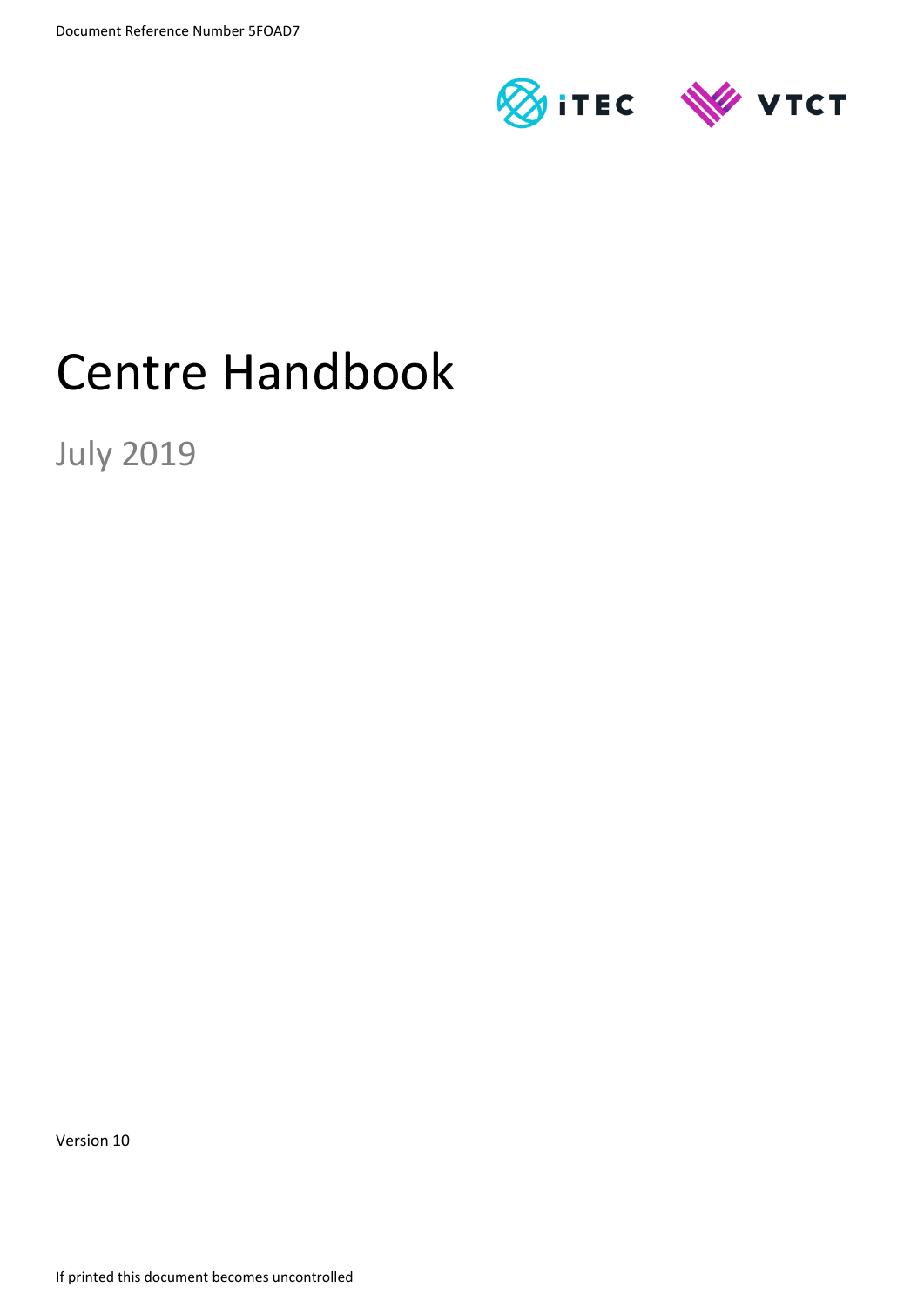

# **Contents**

| 1. |        |  |
|----|--------|--|
| 2. |        |  |
|    | 2.1.   |  |
|    | 2.2.   |  |
|    | 2.3.   |  |
|    |        |  |
|    | 3.1.   |  |
|    | 3.2.   |  |
|    | 3.3.   |  |
|    |        |  |
|    | 4.1.   |  |
|    | 4.2.   |  |
|    | 4.3.   |  |
|    | 4.4.   |  |
|    | 4.5.   |  |
|    | 4.6.   |  |
|    | 4.6.1. |  |
|    | 4.6.2. |  |
|    | 4.6.3. |  |
|    | 4.7.   |  |
|    | 4.8.   |  |
| 5. |        |  |
|    | 5.1.   |  |
|    | 5.2.   |  |
|    | 5.3.   |  |
|    | 5.4.   |  |
| 6. |        |  |
|    | 6.1.   |  |
|    | 6.2.   |  |
|    | 6.3.   |  |
|    | 6.4.   |  |
|    | 6.5.   |  |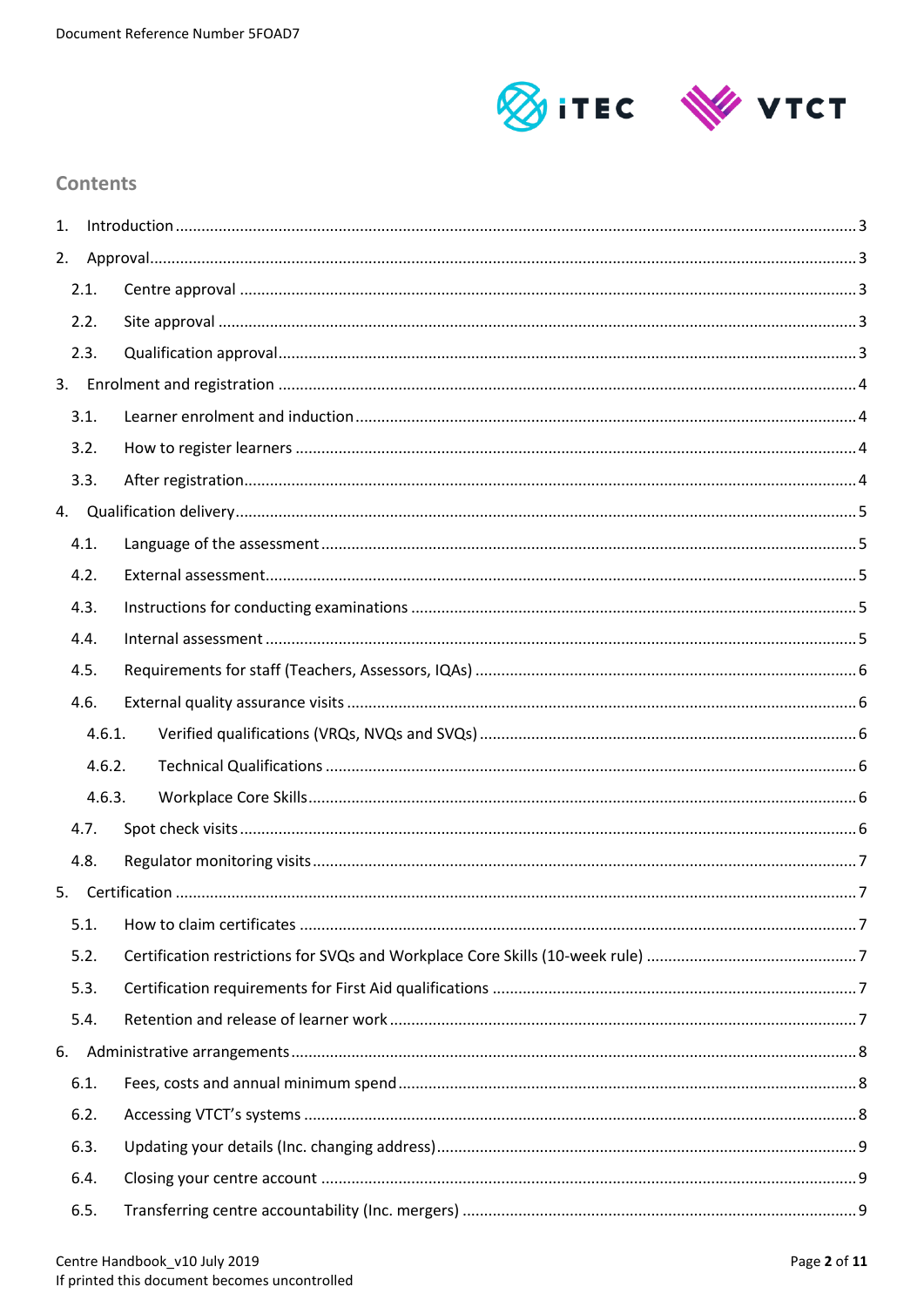

# <span id="page-2-0"></span>**1. Introduction**

The Centre Handbook provides approved centres with helpful information and guidance and we recommend that centre staff are familiar with its contents. Centres wishing to offer our qualifications need to complete our centre approval process. Further details on how to become an approved centre are available on the VTCT website.

To keep this document short for the ease of centres, the Centre Handbook will signpost to other policies, procedures and/or documents where appropriate which will give further information. The centre handbook sets out the different stages of operating as a VTCT centre with administrative arrangements.

If you require any further information, please contact our Customer Support Team on 023 8068 4500 or [customersupport@vtct.org.uk.](mailto:customersupport@vtct.org.uk)

# <span id="page-2-1"></span>**2. Approval**

Before a centre can begin offering and delivering VTCT qualifications they need to be approved by us for the qualification, likewise approved centres may need to add qualifications to their approved provision after their initial approval. The following sections give details on how to gain approval.

# <span id="page-2-2"></span>**2.1. Centre approval**

Centres must complete the VTCT approval process to be able to offer VTCT qualifications. The approval process may include a visit to the centre to ensure that the centre meets all of VTCT's requirements.

More information on gaining centre approval is available on the 'Become a centre' page on the VTCT website.

# <span id="page-2-3"></span>**2.2. Site approval**

Centre approval will include approval for the centre's main site, any additional sites will need to seek approval through the site approval process. The centre will need to complete a site approval application per additional site.

The site approval application is available to download and complete from the VTCT website.

# <span id="page-2-4"></span>**2.3. Qualification approval**

Your centre/site will have been given approval for a number of qualifications as part the initial approval process. A centre/site is able to request for additional qualifications to be added to their provision by using one other the following options:

- Where a centre is already approved for a sector, adding additional qualifications from that sector can be requested during an EQA visit or by emailing qualityassurance@vtct.org.uk. The request will be reviewed and qualification certificates may need to be seen before approval can be given.
- If a centre wants to add a new qualification outside of their current approved sector(s), the centre will need to complete an additional sector application form, available on the VTCT website behind the centre login.

**Note on replacement qualifications:** When VTCT publishes a replacement qualification for a qualification which a centre/site is already approved, the centre will be automatically approved to offer the replacement qualification.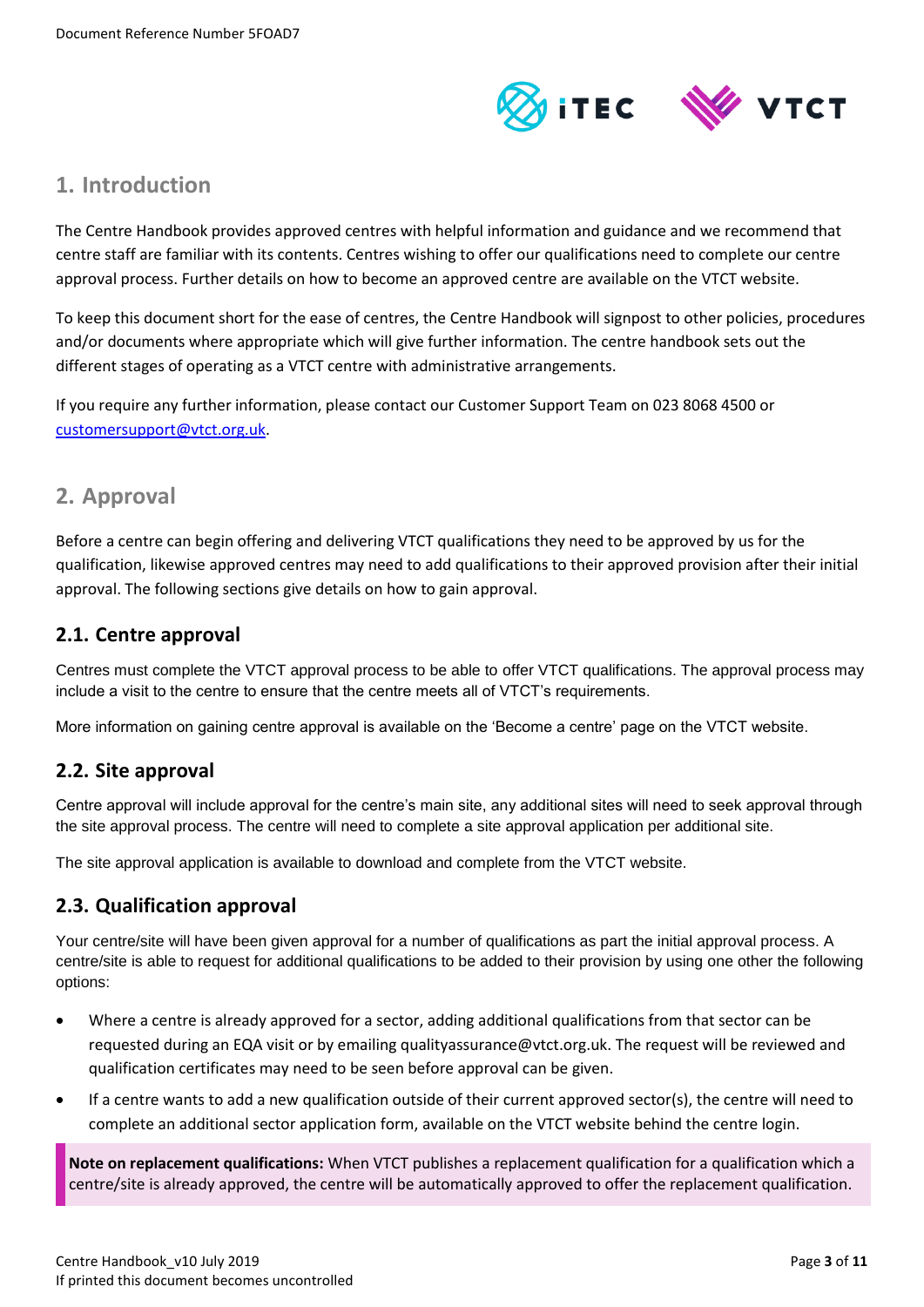

# <span id="page-3-0"></span>**3. Enrolment and registration**

# <span id="page-3-1"></span>**3.1. Learner enrolment and induction**

Centres need to ensure that learners understand their and the centre's responsibilities when undertaking any course. As good practice, centres should:

- provide a learning contract or agreement, between the centre and the learner;
- provide information and guidance on the qualification, including how it will be delivered;
- provide access to centre's complaints and appeals policies (e.g. link on website/intranet or hard copy);
- identify learners who need reasonable adjustments applied and or requested;
- identify whether recognition of prior learning (RPL), exemption and/or equivalence can be applied;
- have learners complete an induction checklist evidencing areas covered.

**Note on reasonable adjustments:** VTCT's policy, guidance and forms for Reasonable Adjustments and Special Considerations are available on the VTCT website.

**Note on RPL, exemption and equivalence:** VTCT's guidance for applying and documenting RPL, exemption and equivalence is available on the VTCT website.

# <span id="page-3-2"></span>**3.2. How to register learners**

The centre's examinations officers will need to submit registrations using Linx2Online. Details of how to register learners and help on associated matters are given in the FAQs section the VTCT website

**Note:** To use Linx2Online, examinations officers will need to have a secure login (see section **Error! Reference s ource not found.** for details on how to request a login).

**8-week rule:** Registrations must be made for learners within 8 weeks of starting their qualification

## <span id="page-3-3"></span>**3.3. After registration**

After registrations are made, exams officers will then be able to schedule exams from the following day for those learners.

After registrations are made on a qualification which needs to be external quality assured, VTCT will allocate an EQA to the centre. Registrations should be made as soon as possible such that the centre can benefit from an EQA's support and guidance. Once an EQA has been allocated, the EQA will contact the centre to introduce themselves and discuss arrangements for a visit.

**Note:** VTCT may be unable to accept summative assessments undertaken by learners before they are registered.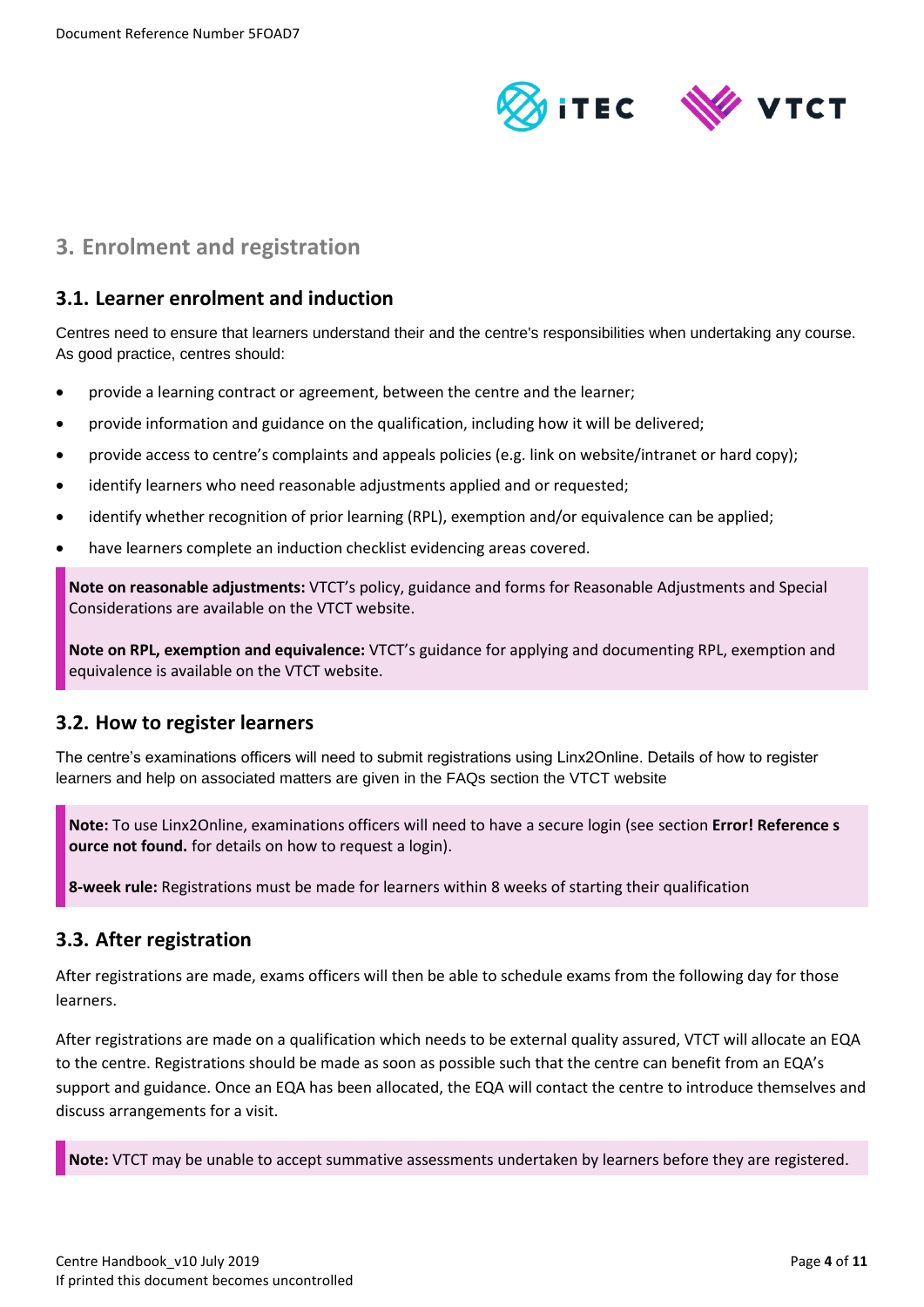

# <span id="page-4-0"></span>**4. Qualification delivery**

All VTCT qualifications are assessed through external and/or internal assessment, the following sub-sections give details on the processes around assessment. The qualification specification and/or record of assessment book give details of the external and internal assessment requirements for each qualification.

**Note:** You can view all qualification specifications and record of assessment books on the VTCT website.

## <span id="page-4-1"></span>**4.1. Language of the assessment**

VTCT qualifications will normally be assessed in English, however, if a centre is interested in assessing a VTCT qualification in a language other than English, please submit your request to exams@vtct.org.uk for your request to be considered.

Where a qualification is assessed in a language other than English, VTCT will clearly identify any certificate with 'The assessment for this qualification has been undertaken in the language of XX'.

## <span id="page-4-2"></span>**4.2. External assessment**

Many of VTCT's qualifications are partly or entirely assessed through external assessment (examination papers). For details on how external assessment is set, marked and moderated, please refer to the qualification specification and/or record of assessment book, which are available to view on the VTCT website.

VTCT supply external assessment to centres securely within Linx2Achieve through e-testing and/or paper assessment available to download.

Please also see the next section for 'Instructions for Conducting Examinations'.

**Note:** For details on how to gain access to Linx2Achieve please refer to section 6.2.

## <span id="page-4-3"></span>**4.3. Instructions for conducting examinations**

All external assessment (examinations) must be administered in accordance with either VTCT's or JCQ's Instructions for Conducting Examinations. Centres must ensure that this guidance is available to, and understood by, the centre's invigilators.

You can view VTCT's Instructions for Conducting Examinations on the VTCT website.

## <span id="page-4-4"></span>**4.4. Internal assessment**

Internal assessment is marked and internally quality assured by the centre to clearly demonstrate achievement of the learning outcomes. Internal assessment will either be externally moderated by or externally quality assured by VTCT.

For more information on how the internal assessment will be marked, moderated and/or externally quality assured please refer to the qualification specification or record of assessment book for the qualification, which is available to view on the VTCT website.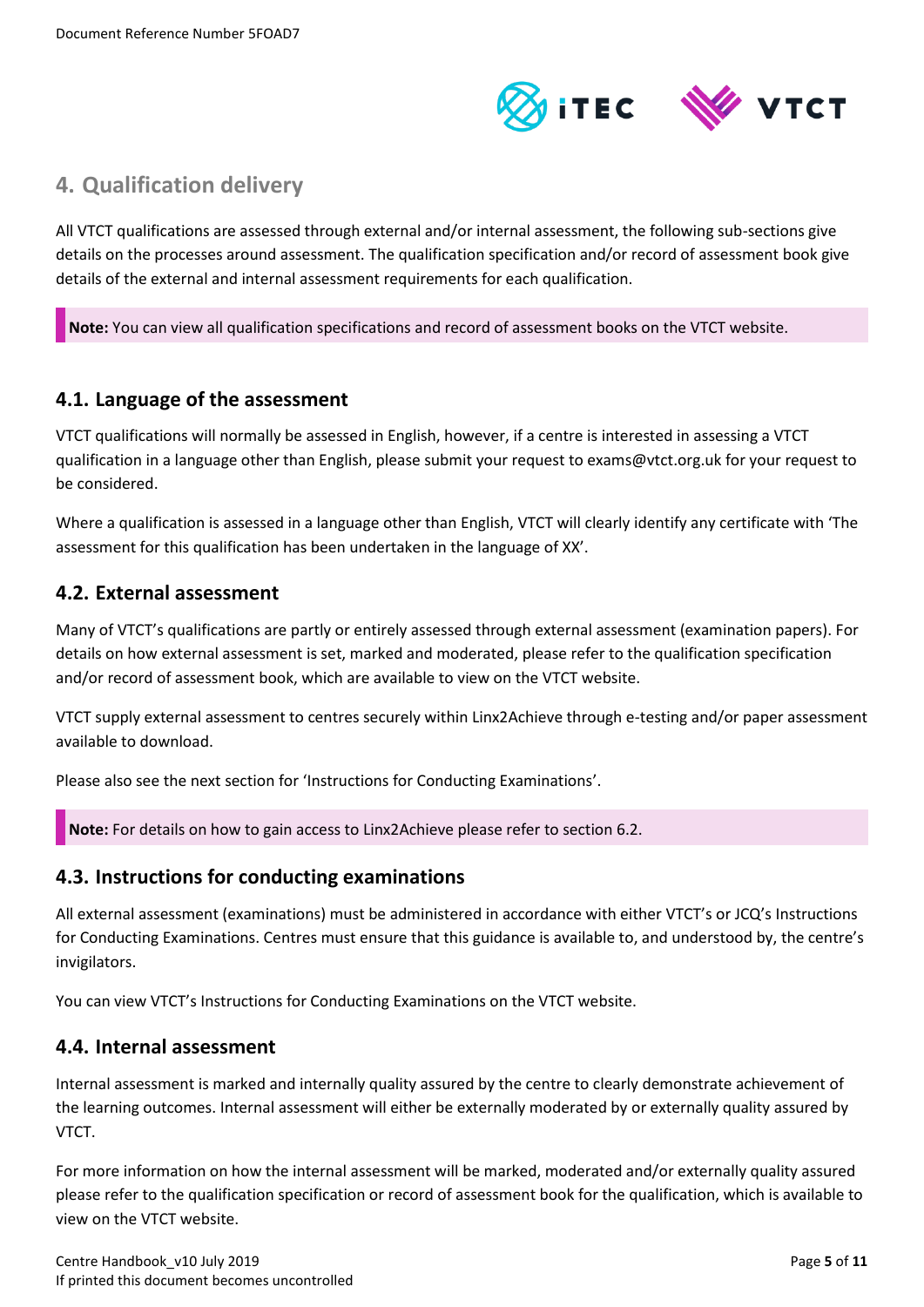

# <span id="page-5-0"></span>**4.5. Requirements for staff (Teachers, Assessors, IQAs)**

Centres are required to have appropriately qualified and occupationally competent staff as required to deliver the qualification. Staff may also be required to complete CPD.

The requirements for a qualification will be given in one of the following documents:

- the qualification specification;
- the assessment strategy; or
- Section 10 of VTCT's approval criteria (where there is no qualification specification or assessment strategy for the qualification).

Qualification specifications and assessment strategies for VTCT qualifications as well as the Approval criteria are available to view on the VTCT website.

# <span id="page-5-1"></span>**4.6. External quality assurance visits**

#### <span id="page-5-2"></span>**4.6.1. Verified qualifications (VRQs, NVQs and SVQs)**

VTCT will allocate an External Quality Assurer (EQA) to the centre to arrange and conduct external quality assurance visits to the centre. Please note that VTCT is unable to process certificates until an external quality assurance visit for a qualification has occurred.

#### <span id="page-5-3"></span>**4.6.2. Technical Qualifications**

VTCT will allocate an External Quality Assurer (EQA) to the centre to arrange and conduct two external quality assurance visits to the centre. One will be for Unit Graded Assessment and one will be for Synoptic Assessment. Please note that VTCT is unable to process certificates until an external quality assurance visit for a qualification has occurred.

#### <span id="page-5-4"></span>**4.6.3. Workplace Core Skills**

VTCT will plan and allocate dedicated centre monitoring visits for centres running Workplace Core Skills qualifications to ensure that the external quality assurance of Workplace Core Skills occurs at centres delivering the qualification. These centre monitoring visits will be in addition to the monitoring visits that the EQA conducts to externally quality assure other VTCT qualifications that the provider delivers.

After an external quality assurance visit, direct claims status for eligible qualifications will be considered where the centre's internal quality assurance processes are proven to be robust and effective and where VTCT has been able to conduct sufficient sampling.

**Note:** Cancellation of an agreed and planned visit with less than 14 days' notice will incur a fee as stated in our service fees document.

## <span id="page-5-5"></span>**4.7. Spot check visits**

VTCT plans and conducts announced and unannounced spot checks to centres. These visits do not carry an additional fee. Centres must provide VTCT, upon request, with access to premises, staff, learners and records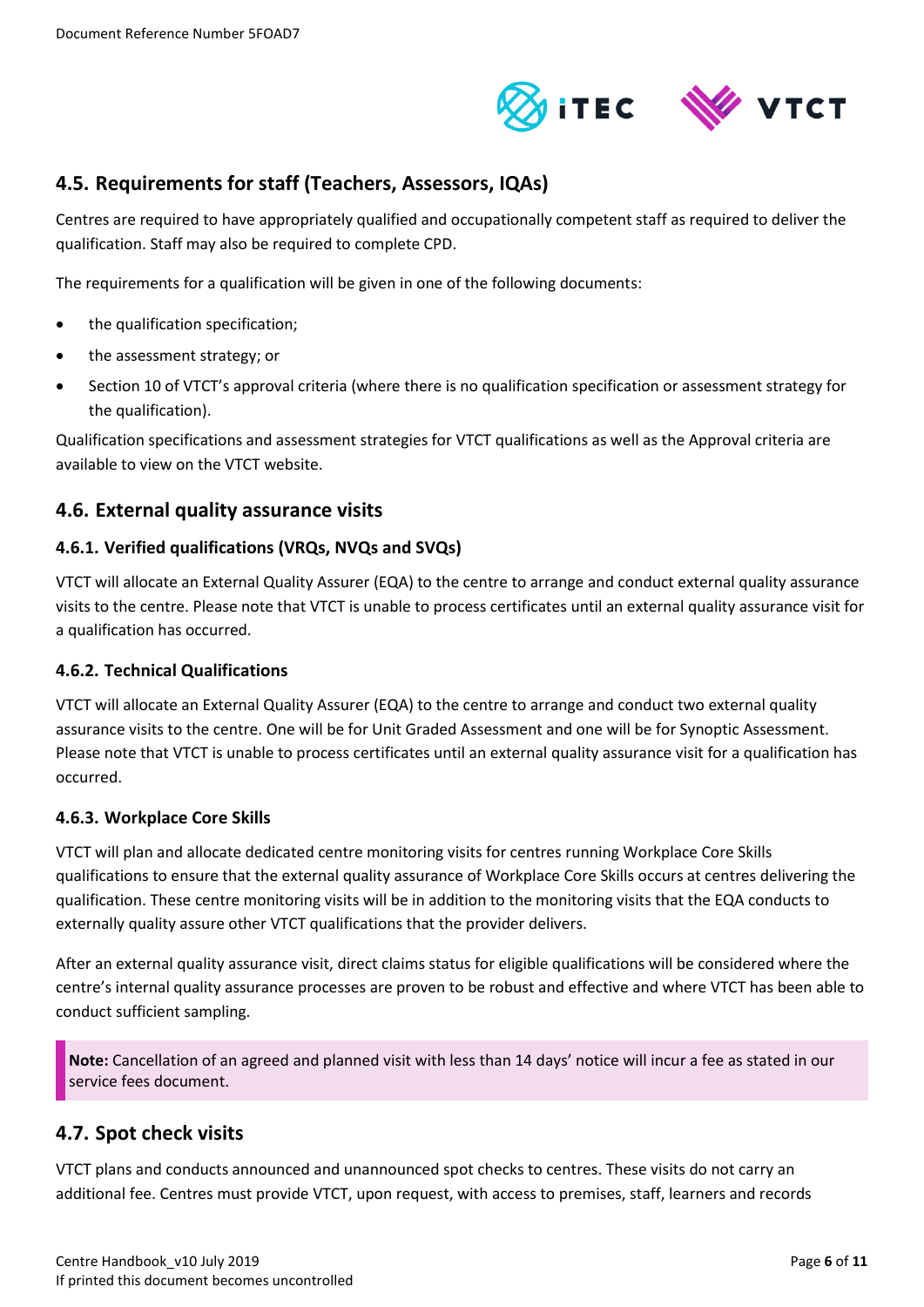

relating to learner assessment, achievement and internal quality assurance. A centre that fails to provide access will be sanctioned by VTCT.

# <span id="page-6-0"></span>**4.8. Regulator monitoring visits**

Regulators of qualifications (Ofqual, Qualifications Wales, CCEA, and SQA Accreditation) may request access to locations and records for monitoring purposes. From time to time, regulators will conduct monitoring visits to randomly selected approved centres. Selected centres will be contacted in advance. Centres are required to ensure that all learner portfolios are available for inspection on the day of the monitoring visit. Centres are asked to cooperate fully with the regulator's officers who will be auditing VTCT's quality assurance processes.

# <span id="page-6-1"></span>**5. Certification**

# <span id="page-6-2"></span>**5.1. How to claim certificates**

Centres will need to submit certification claims using Linx2Online. Valid claims for qualifications which have direct claims status approved at the centre will be processed and certificates dispatched. Alternatively, where direct claims status is not approved the certificate claims will require approval by the centre's allocated External Quality Assurer before the claims can be processed and certificates dispatched.

# <span id="page-6-3"></span>**5.2. Certification restrictions for SVQs and Workplace Core Skills (10-week rule)**

The 10-week rule is an SQA Accreditation directive that applies to SVQs and Workplace Core Skills Units only. The 10 week rule requires learners seeking certification for a full SVQ or a Workplace Core Skill Unit to be registered for at least 10 weeks before a claim for certification is made.

# <span id="page-6-4"></span>**5.3. Certification requirements for First Aid qualifications**

To comply with Health and Safety Executive requirements, certificate claims for First Aid qualifications must record the date that the student completed the course, not the date the certificate is claimed. It is the responsibility of centres to provide the correct date and EQAs will conduct sample checks to ensure adherence to this rule.

# <span id="page-6-5"></span>**5.4. Retention and release of learner work**

VTCT requires the following, as a minimum, to be retained for 3 academic years in an electronic or paper format.

- lists of all learners registered with the awarding organisation for each qualification offered to include: learner name; date of birth; contact address; workplace address and contact details; Assessor(s) name; IQA(s) name; and registration date with VTCT;
- learner assessment records detailing: who assessed what and when; the assessment decision; the assessment methods used for each unit or component; and the location of the supporting evidence;
- records of internal quality assurance activity detailing: who internally quality assured what and when; details of the sample selected and its rationale; records of IQA standardisation meetings; Assessor and IQA competence records; monitoring records of Assessor / IQA progress toward achievement of the relevant Assessor and IQA qualifications; and requirements for the retention of learner evidence;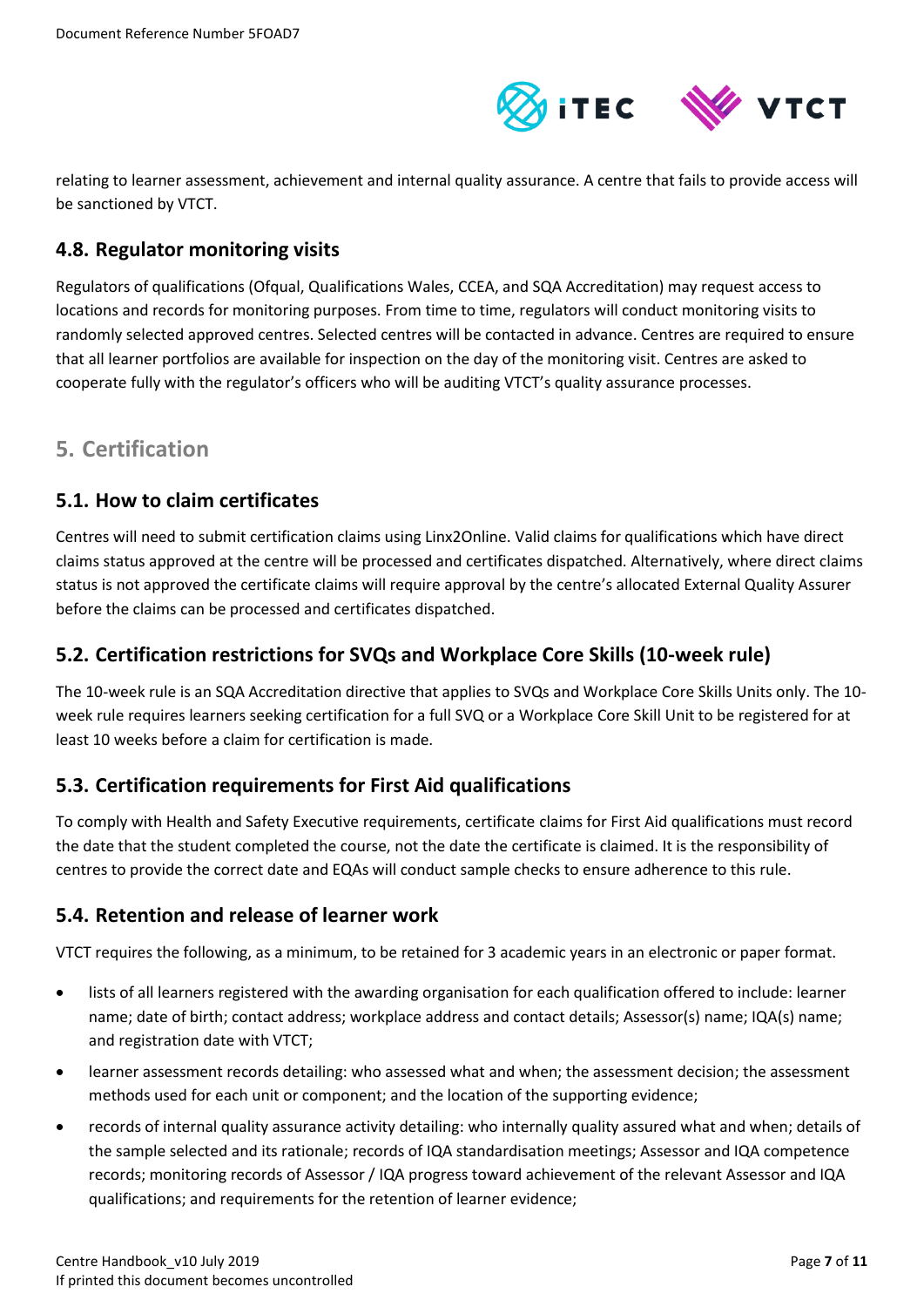

- records of certificates claimed including unit certificates, who claimed the certificate and when it was issued to the learner;
- all examination papers, seating plans and marking sheets must be securely stored for three years to allow for external audit and/or appeals;
- records of requests and decisions for reasonable adjustments and special considerations, including any supporting evidence and relevant documentation received from VTCT.

Portfolios for learners who have completed before the external quality assurance has occurred must be made available to the EQA for sampling at the next EQA visit. Following the visit reasonable effort must be made for portfolios to be returned to the learners; there is no requirement for them to be retained by the centre.

Where a centre has direct claims status for a qualification, the certificate claim will be automatically accepted and processed, however centres are required to retain all learner portfolios for the EQA to sample during the next visit following any direct claims made unless written agreement has been confirmed with the EQA that portfolios can be returned to learners.

**Note regarding Linx2Record (VTCT's e-portfolio):** Learners should make sure that they have downloaded their File Store. The learner video guides contain instructions on how to do this. Once the File Store has been downloaded the learner should be deactivated. The centre users video guides section contain instructions on how to do this. The learner and centre video guides are available to view behind the centre login page on the VTCT website.

# <span id="page-7-0"></span>**6. Administrative arrangements**

# <span id="page-7-1"></span>**6.1. Fees, costs and annual minimum spend**

VTCT advertises all fees and costs in the Course Prospectus and fees lists, these are available to view via the VTCT website. Approved centres are required to meet VTCT's annual minimum spend requirement, which is set per VTCT financial year (1st August to 31st July). Centres that have been approved after 1st August will not be subject to the charge for the remainder of that financial year (up until 31st July).

# <span id="page-7-2"></span>**6.2. Accessing VTCT's systems**

Exams Officers and other staff will need a secure login to be able to access the following VTCT systems. A secure login is needed to:

- Make registrations and certificate claims;
- Access assessment and assignment briefs;
- Schedule exams and download paper exam papers through e-testing;
- Access VTCT's e-portfolio system.

Centre staff can request a secure login by emailing [linx2help@vtct.org.uk.](mailto:linx2help@vtct.org.uk)

**Note:** A secure login is not needed to be able to order Record of Assessment Books, these can be ordered using the general access login provided as part of the approval confirmation.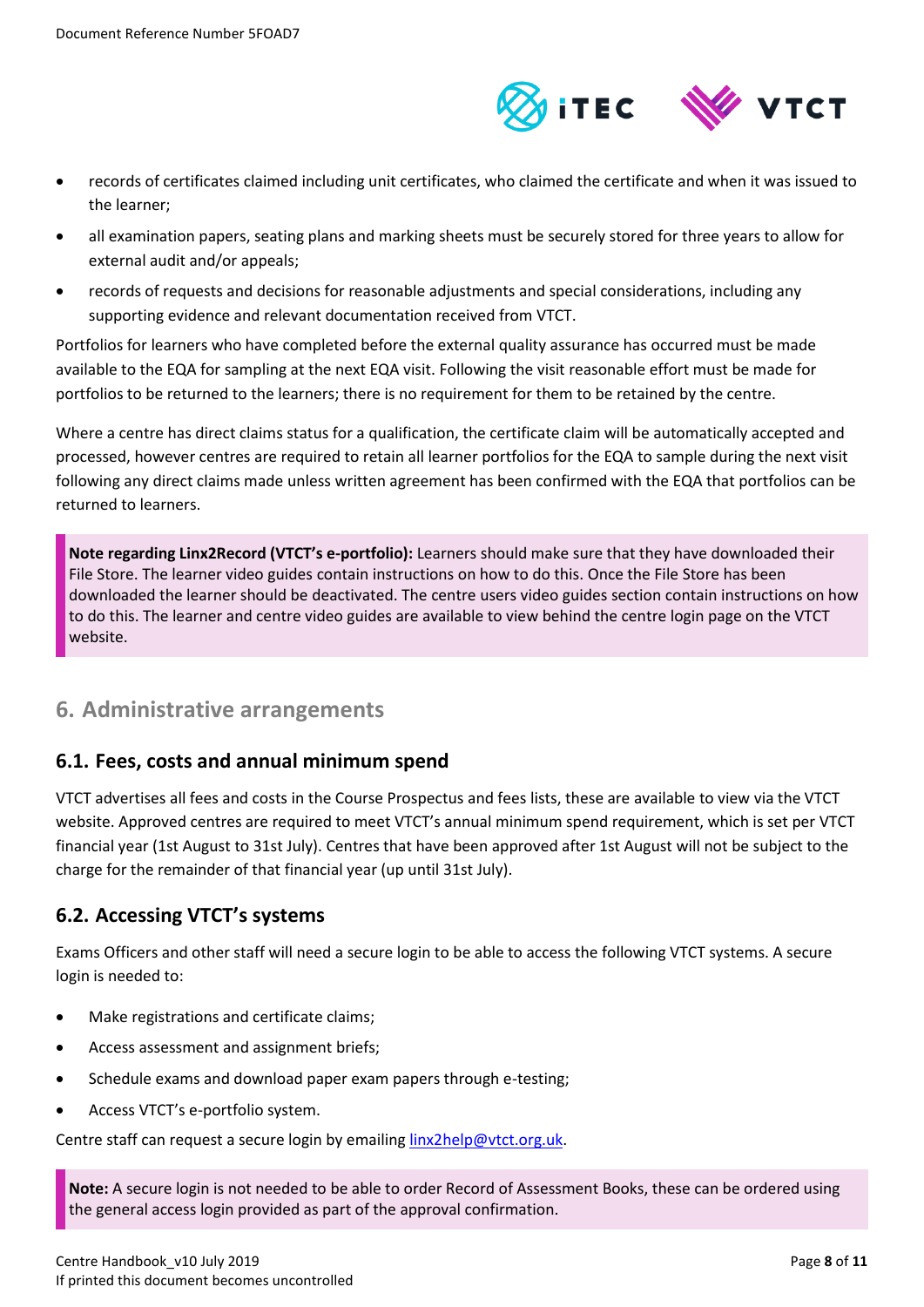

# <span id="page-8-0"></span>**6.3. Updating your details (Inc. changing address)**

When a centre's details change, they can inform VTCT of the new details by completing and returning a 'Centre Update Form' which is available on the VTCT website.

## <span id="page-8-1"></span>**6.4. Closing your centre account**

Should you wish to close your centre account with VTCT, please let us know by emailing your request to qualityassurance@vtct.org.uk. You will need to give at least 1 months' notice as set out in the centre agreement

# <span id="page-8-2"></span>**6.5. Transferring centre accountability (Inc. mergers)**

Centre's which are planning or have changed accountability or merged, must notify VTCT by either emailing qualityassurance@vtct.org.uk or in writing on signed letterhead. VTCT will consider transfers of centre accountability on a case-by-case basis and will inform of the course of action that VTCT will take.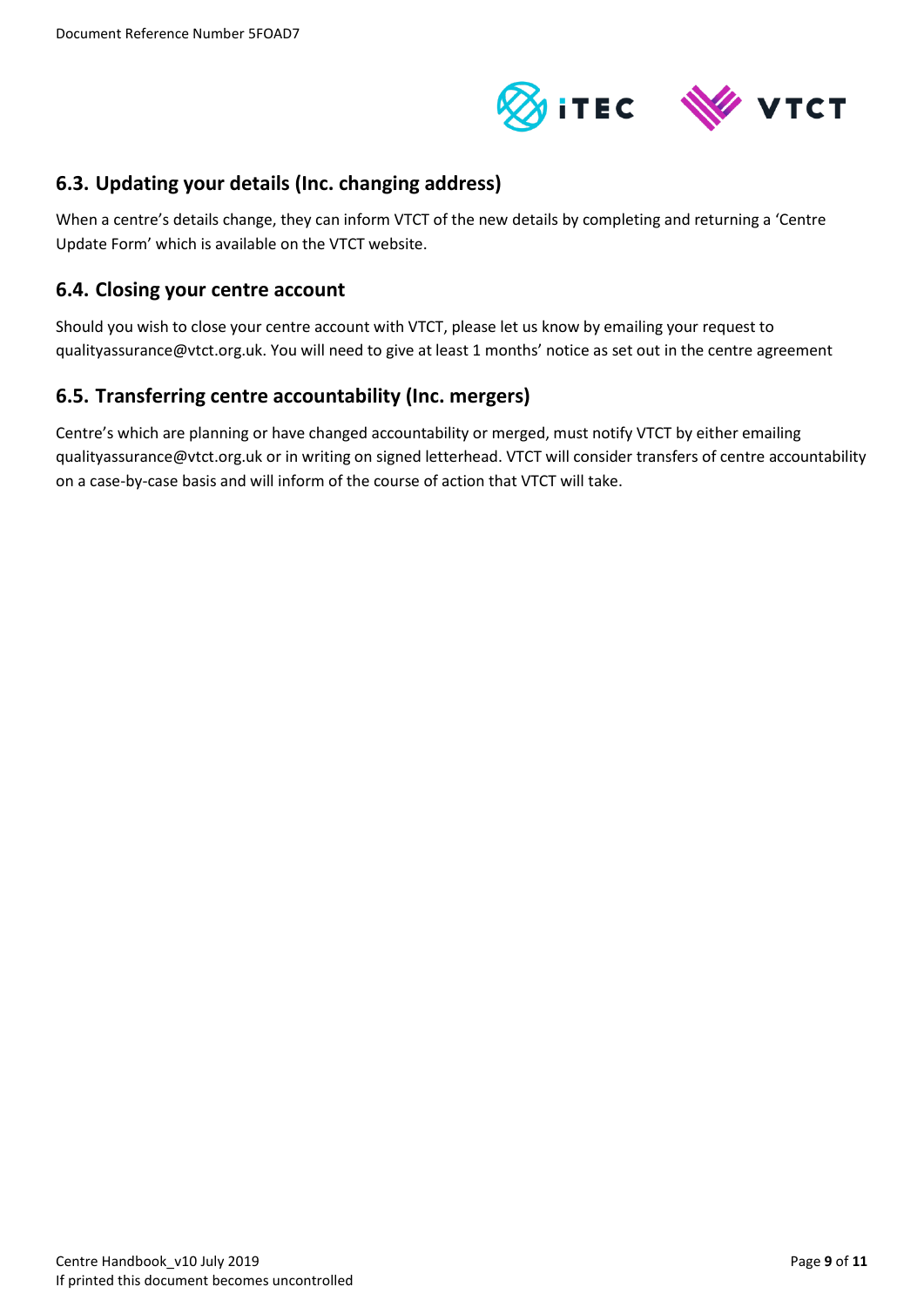



| <b>Version</b> | <b>Document Owner</b>                | <b>Issue Date</b> | <b>Changes</b>                                                                                                                                                                                                                                                                                  | Role                                   |
|----------------|--------------------------------------|-------------------|-------------------------------------------------------------------------------------------------------------------------------------------------------------------------------------------------------------------------------------------------------------------------------------------------|----------------------------------------|
| v1             |                                      | 01/03/2012        | First published                                                                                                                                                                                                                                                                                 | <b>Quality Assurance</b><br>Supervisor |
| v <sub>2</sub> |                                      | 01/11/2013        | Policy simplified and shortened.                                                                                                                                                                                                                                                                | <b>Quality Assurance</b><br>Supervisor |
| v3             |                                      | 01/02/2014        | Updated with new branding                                                                                                                                                                                                                                                                       | <b>Quality Assurance</b><br>Supervisor |
| v4             |                                      | 01/02/2015        | Sections removed to create new<br>documents for Enquiries and<br>Appeals, Sampling Strategy,<br>Sanctions Policy, and Approved<br>Centre Criteria. Added information<br>on international centre, record and<br>retention requirements, cancelled<br>centre visits, linx2systems and<br>Glossary | <b>Quality Assurance</b><br>Supervisor |
| v <sub>5</sub> |                                      | 01/04/2016        | Revision of content and layout, the<br>following sections have been<br>removed to create new documents:<br>Malpractice and Maladministration<br>and Occupational Competence<br>Guidelines.                                                                                                      | <b>Quality Assurance</b><br>Supervisor |
| v6             | Quality and<br>Processing<br>Manager | 13/04/2017        | Updated with new branding.                                                                                                                                                                                                                                                                      | <b>Quality Assurance</b><br>Supervisor |
| v6.1           | Quality and<br>Processing<br>Manager | 13/04/2017        | Added appendix for revisions to this<br>document.                                                                                                                                                                                                                                               | <b>Quality Assurance</b><br>Supervisor |
| ν7             | Quality and<br>Processing<br>Manager | 03/08/2017        | Updated links and corrected<br>wording.                                                                                                                                                                                                                                                         | <b>Quality Assurance</b><br>Supervisor |
| ν8             | Quality and<br>Processing<br>Manager | 12/02/2018        | Formatted and updated branding                                                                                                                                                                                                                                                                  | <b>Qualification Administrator</b>     |
| ν9             | <b>Quality Manager</b>               | 06/03/2019        | Formatted and updated branding                                                                                                                                                                                                                                                                  | <b>Compliance Manager</b>              |
| V10            | <b>Head of Quality</b>               | 17/07/2019        | Additional detail in section 4.6                                                                                                                                                                                                                                                                | <b>Compliance Manager</b>              |